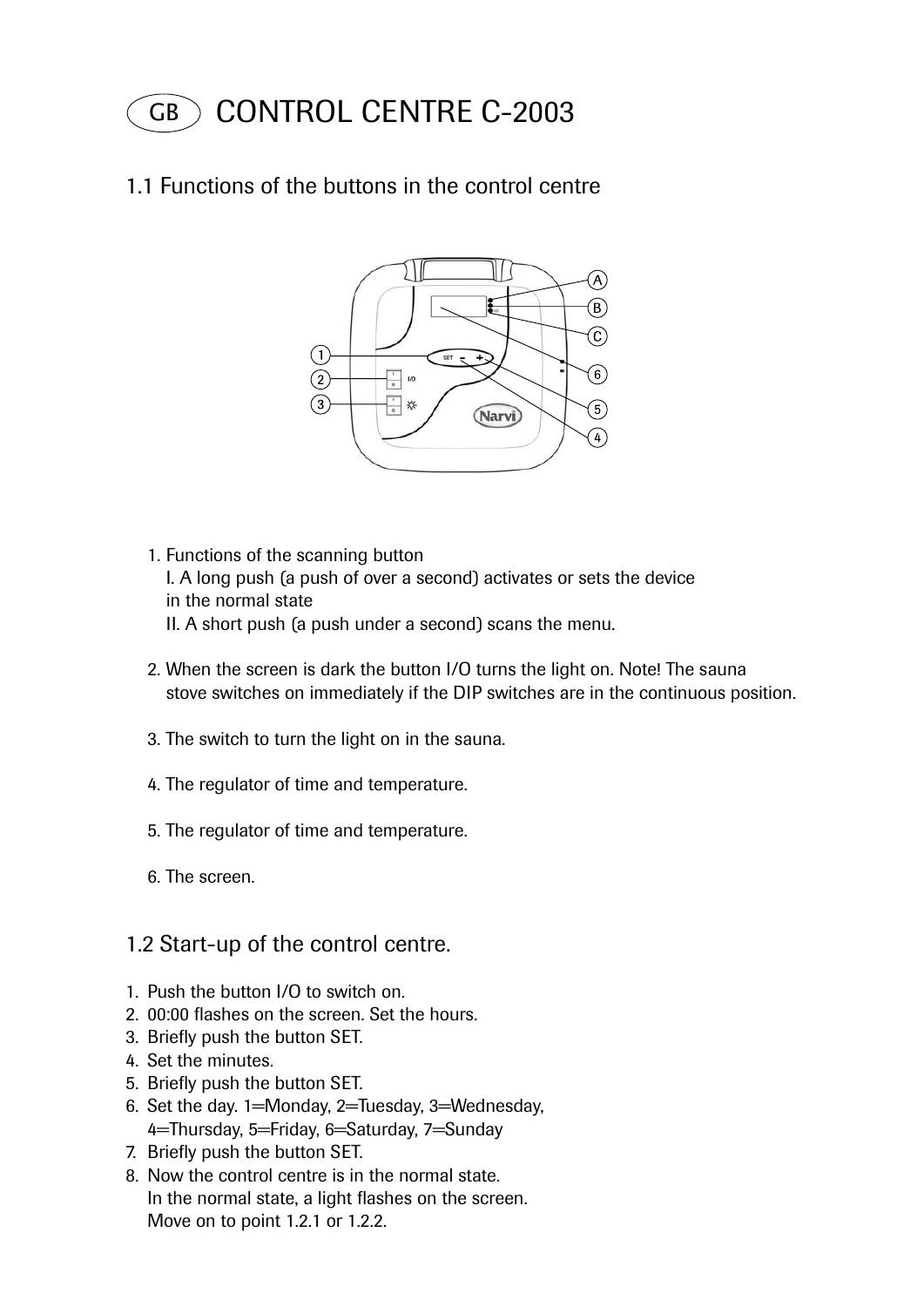## 1.2.1 Operating the control centre without a weekly clock function

- 9. A long push on the button SET activates the control centre.
- 10. The screen shows ON.
- 11. A short push on the button SET and the preselection time can be adjusted.
- 12. A short push on the button SET and the time to be switched on can be adjusted.
- 13. A short push on the button SET and the target temperature can be adjusted.
- 14. A short push on the button SET and the screen shows the temperature.

Note! The screen returns to the normal state in 10 seconds if no button is pushed. You have to go through the whole menu before the sauna stove starts.

### 1.2.2 Operating the control centre with a weekly clock function

- 6. A long push on the button SET activates the control centre.
- 7. The screen shows ON.
- 8. Push the button +.
- 9. Briefly push the button SET. Set the temperature desired.
- 10. Briefly the button SET and the temperature is memorised.
- 11. Push the button +. The screen shows space No 1 (-1-) where the temperature is memorised. There are 14 available spaces.
- 12. After memorising the space, briefly push the button SET and the hour when it starts flashes. Set the hours using the button  $+/-$ .
- 13. Briefly push the button SET after which the minutes when it starts flash. Set the minutes using the button  $+/-$ .
- 14. Briefly push set button SET and the hour when it ends flashes. Set the hours using the button  $+/-$ .
- 15. Briefly push the button SET and the minutes when it ends flash. Set the minutes using the button  $+/-$ .
- 16. Push the button SET and you can set the starting date. Date 0 means that there are no storage spaces available. For instance: Though you are given the times to start and end if the date is zero the sauna stove does not start at the given time.
- 17. After the given date briefly push the button SET.
- 18. Now, you can move on and programme the next storage spaces with the button  $+$ .
- 19. If you do not want to programme other storage spaces, do nothing, and the device returns to the normal state. The sauna stove starts at the given time.

## 1.3 Significance of the signal lamps

- A. Red=lit until the set temperature is achieved for the first time.
- B. Yellow=flashes when the screen shows the preselection time (time reduces). Yellow=lit when the screen shows the resting time is switched on.
- C. Green= flashes when the target temperature can be set.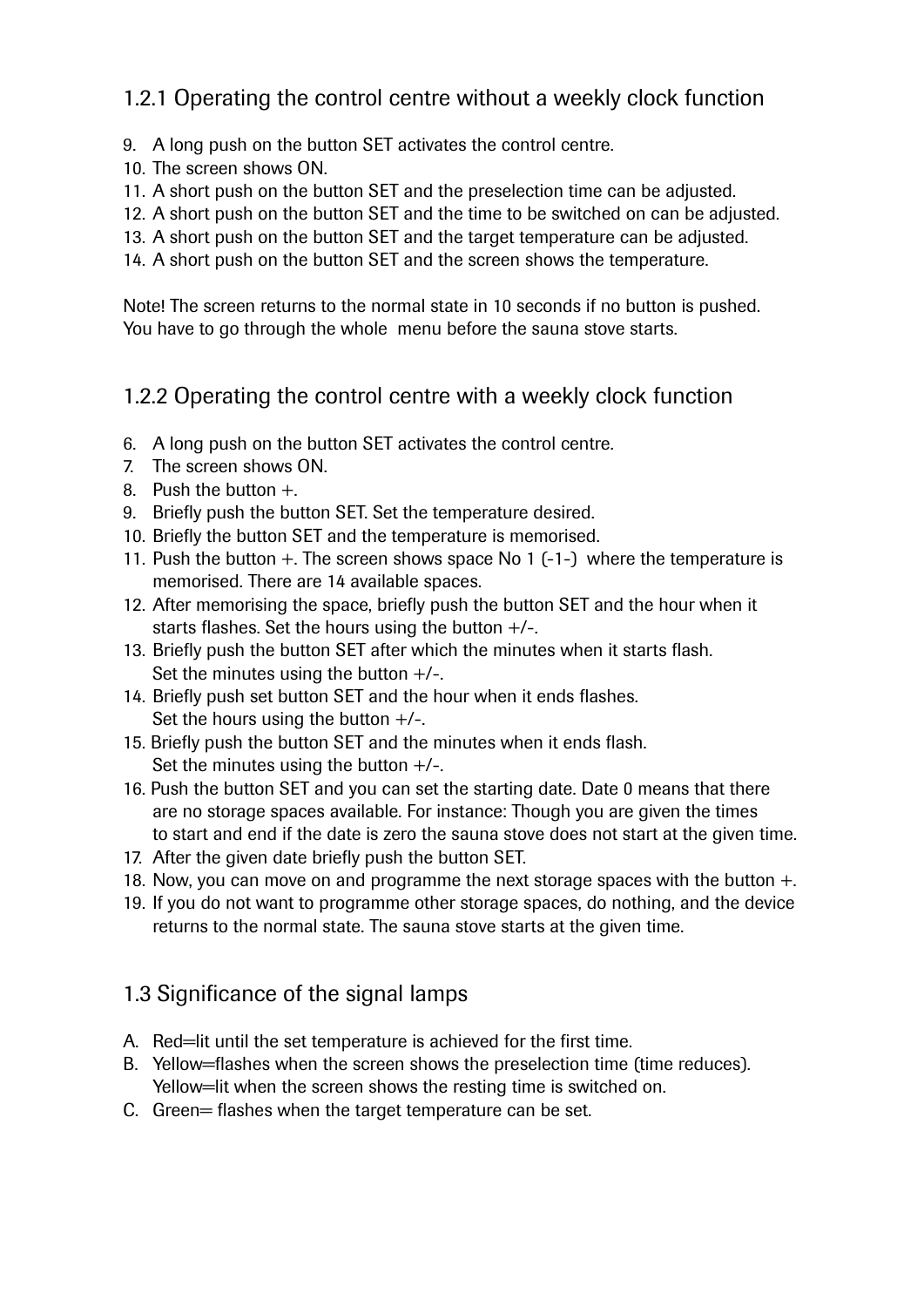### 1.4 Error detectors

- $ERR1 = Break$  in the sensor circle
- $ERR2 = Short circuit$
- ERR3  $=$  Break in the electric circuit of the overheating guard
- ERR4  $=$  Error in setting the weekly clock

NOTE! When an error is detected the sauna stove must be switched off.

## 1.5 Technical data

- The temperature regulator  $40^{\circ}$ C-115 $^{\circ}$ C
- The screen of the temperature 20°C-125°C
- The jog at intervals of 1°C
- Time for preselection max. 24 h
- When 1h or under, the jog at intervals of 1 min.

### 2. Installation of the sensor casing

- The sensor casing in the control centre is installed according to Figure 2.



Figure 2. Installation of the sensor casing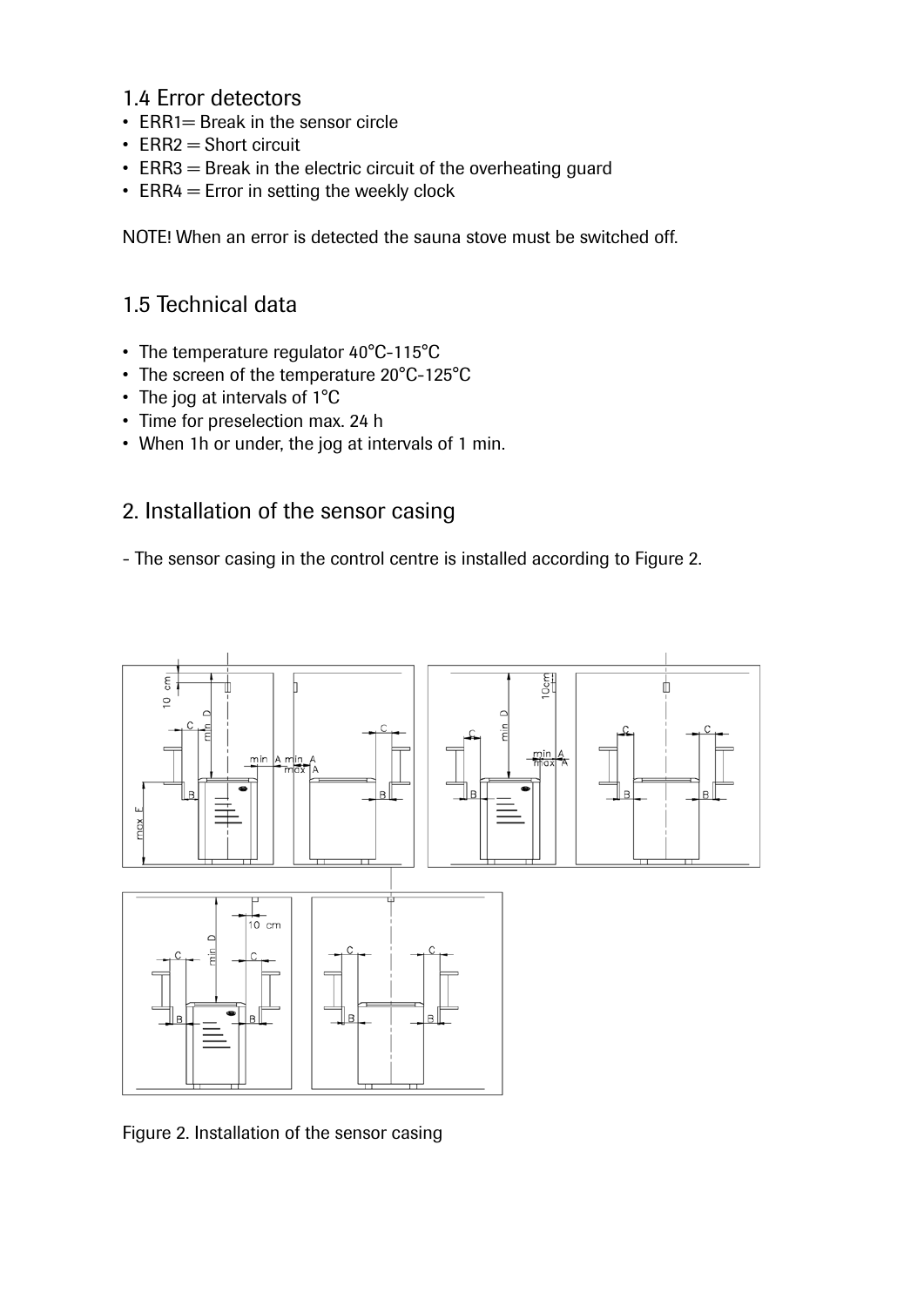## 3. Installation of the control centre

- The control centre must not be flush mounted. Figure 3.
- The control centre must be installed outside the steam room.





Figure 3. The control centre must not be flush mounted

 Figure 4. Opening the casing  $\leftarrow$  The casing must be opened by removing the screw after which a slotted screwdriver is pressed after which a slotted screwdriver is pressed through the hole shown by the arrow.

- The casing is fastened with three screws to the wall. Figure 5.